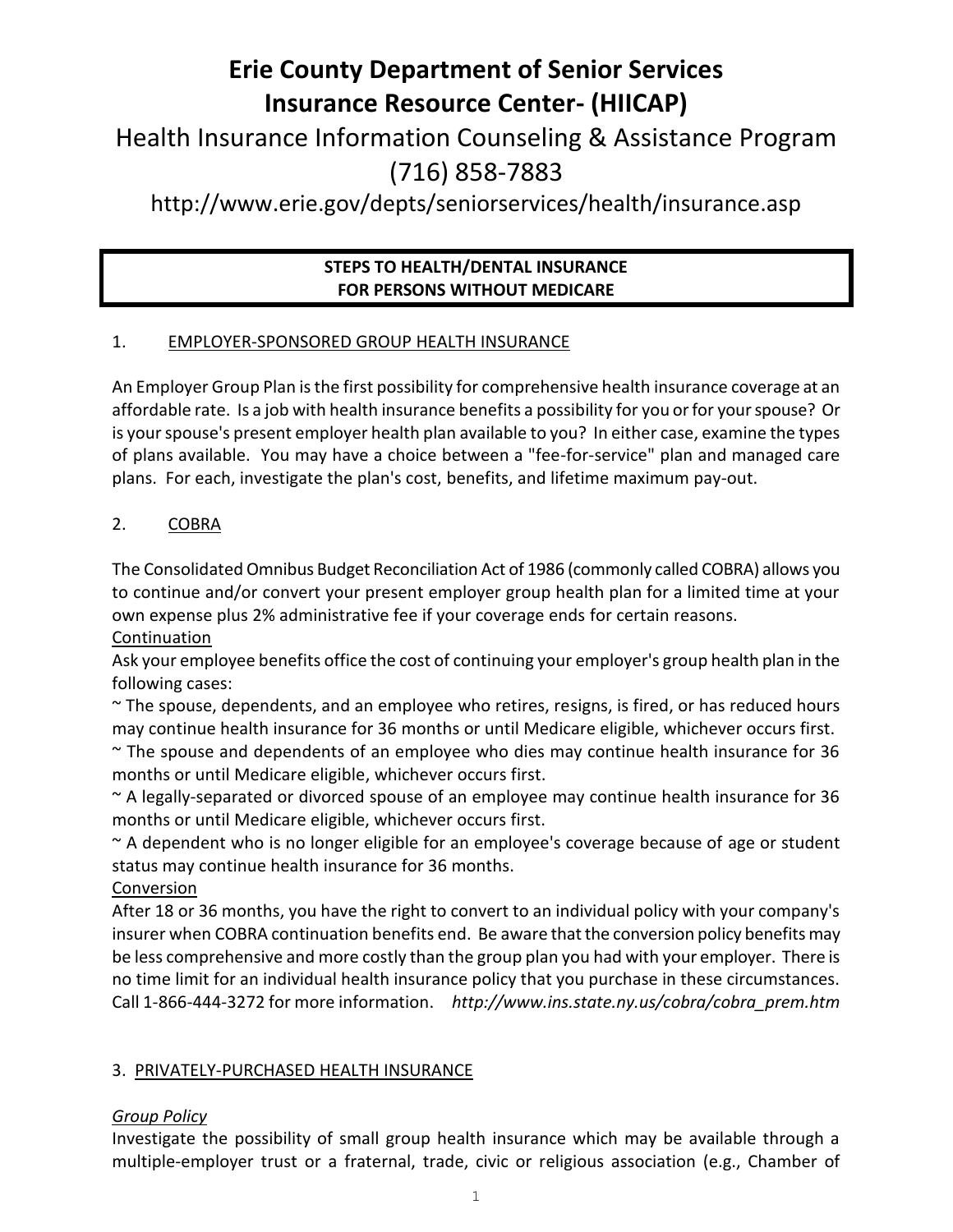Commerce, B'nai B'rith, etc.). Small group plans may provide more comprehensive health insurance coverage at a more reasonable cost.

# 4. MEDICAID

Medicaid (Medical Assistance) is available only to individuals with very restricted incomes. Consult your local Department of Social Services for eligibility requirements. In Erie County call 716- 858- 6244.

5. PATIENT PROTECTION AND AFFORDABLE CARE ACT- available to individuals/ families regardless of preexisting health conditions. Call 716-847-0650 (Neighborhood Legal Services) or 716- 855- 1522 (Citizen Action) for more information. Federal subsidies might be available.

# 6. NO HEALTH INSURANCE

If none of the previous types of health care coverage are available or affordable, you may be temporarily uninsured. In this case, various kinds of help for your health care costs may be available in your community.

~ Low-cost or free immunizations may be available from your local health department.

~ Walk-in clinics may provide care on a sliding scale payment basis**.** 

- *Good Neighbors Health Clinic* 19 years and older. 175 Jefferson Ave. Buffalo, N.Y Tel 856-2400 Monday- 5:00 pm- 7:30 pm Wednesday- 8:30-11:30 AM Friday- 1:30-4:30pm. 856-2400
- *Community Health/ Dental Center* Mon- Fri 8-4 34 Benwood St., Buffalo 14215 986-9199
- *N.W. Buffalo Community Health / Dental Ctr*. 155 Lawn, Buffalo tel. 875-2904
- *Neighborhood Health/ Dental Matina*, 300 Niagara St. 242-8600 Spanish speaking
- *Southtown's <sup>W</sup>oman's Group* 3674 Commerce Pl. Hamburg, N.Y. 648-4345- women's health only
- *Lighthouse Free Medical Clinic* 1323 Jefferson Street- Wednesdays-6- 8 PM- 892-9214
- *Jericho Road Family Practice* 184 Barton Buffalo,N.Y.14213 881- 6191 x 254, 1609 Genesee St. Buffalo, N.Y.- tel 892-2775 sliding scale rates
- *University of Buffalo Dental School*-158 Squire Hall University of Buffalo, South Campus-3435 Main St. Buffalo, N.Y. 14214- 829-2732

~ Local community colleges may provide some dental services. Erie County College Dental Hygiene Clinic is one. It is located in the Student Services Building Room S-100 6205 Main St. Williamsville, N.Y. 14221. Their telephone number is 851-1336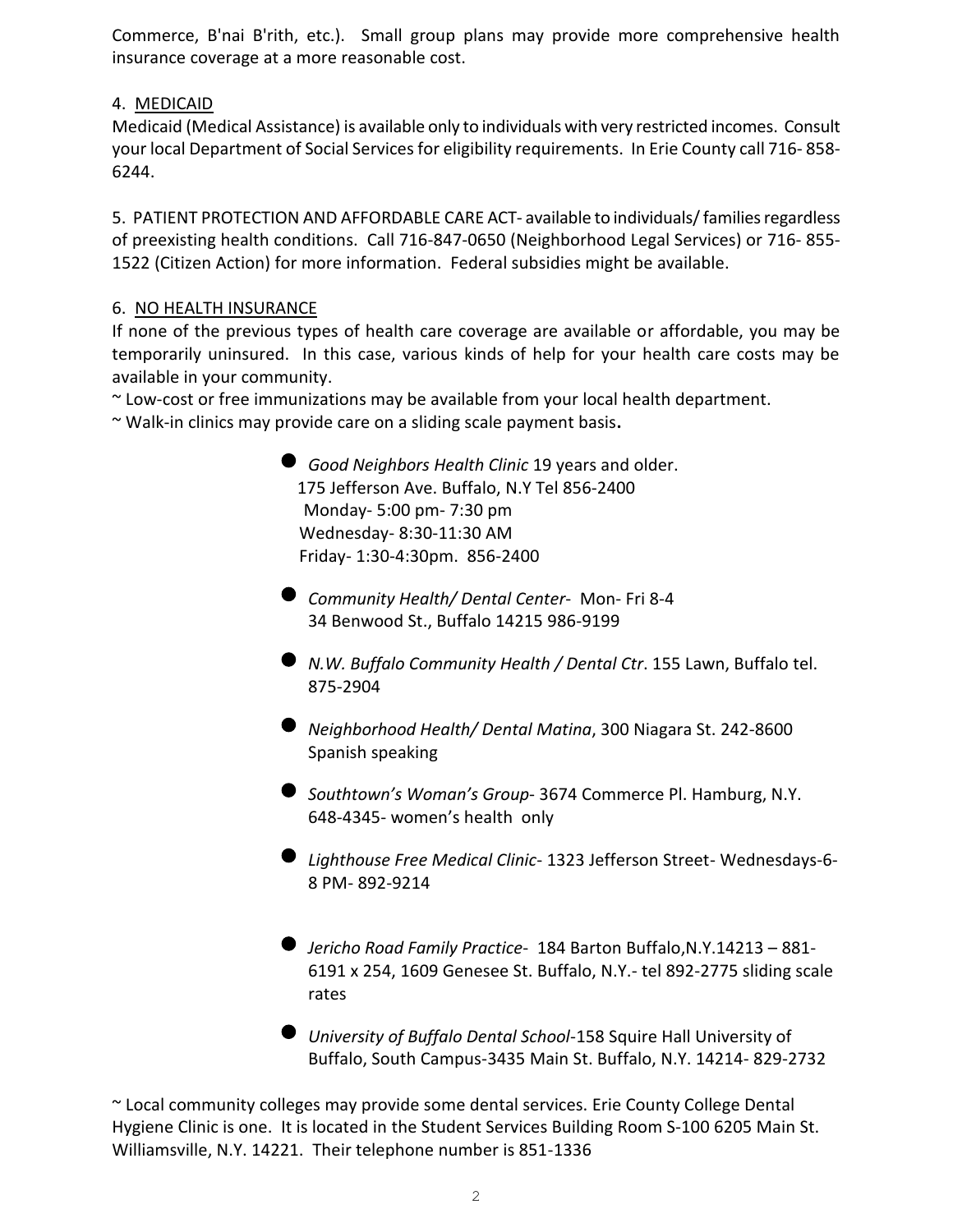#### AARP Dental Insurance-

#### Provided by Delta Dental-1-866-583-2085 http://www.deltadental.com/Public/index.jsp **Uninsured / Underinsured**

Unfortunately, there are many people with no health insurance or prescription drug coverage. Below are some assistance programs that can help a person obtain affordable health insurance and prescription costs.

*TIP!* **Some pharmacies can waive or reduce co-pays for low income individuals. Although there is no obligation on their part, it doesn't hurt to ask.** 

#### **Government Sponsored Health Care Programs**

Affordable Care Act - . Financial assistance with premiums available from the Federal government for person (s) that have income is less than 400% of the Federal poverty level. (\$3832 for a family of one, \$5172 for a family of two, \$6512 for a family of three, \$7852 for a family of four per month in 2013). On the internet, go to NYStateofHealth.ny.gov or call 1-855-355-5777.

**Breast and cervical cancer screening-**New York's statewide network of 54 community-based breast and cervical cancer screening projects, called [Cancer Services Program Partnerships,](http://www.health.state.ny.us/nysdoh/cancer/center/partnerships/) are providing lowincome, uninsured or under-insured women with annual comprehensive screening examinations and follow-up services. Each year, 60,000 women are screened through the program. The priority population for this program is women ages 40 and older who are at or below 250 percent of the federal poverty guideline and who have no health insurance or whose insurance does not cover screening or diagnostic services. Of special concern are ethnic and racial minority groups and women who are medically undeserved because they live in isolated communities. Call the New York State Cancer Services Program toll free at 1-866-442-2262

**Child Health Plus** – Depending on a family's income, a child may be eligible to join either Children's Medical or Child Health Plus. Both programs are available through dozens of providers through the state. To apply, call 1-800-698-4543. [www.ins.state.ny.us/website2/hny/english/hnyfhch.htm](http://www.ins.state.ny.us/website2/hny/english/hnyfhch.htm)

**Elderly Pharmaceutical Insurance Coverage (EPIC) Program. New York State's Senior Prescription Plan.-**Medicare now offers prescription drug coverage through Medicare Part D and private drug plans. You are encouraged to consider joining a Medicare drug plan, and using it together with EPIC for greater coverage and savings. If you have lower income and assets, you may be eligible for extra savings from Medicare and EPIC. We can explain how Medicare Part D and EPIC can be used together. Please let us know if you have any questions or if you would like an EPIC enrollment application for yourself, a friend or relative. You can call us at **1-716-858-7883** from 8:30 a.m. until 5:00 p.m., Monday through Friday.

**Erie County Cancer Services Program** – provides colon cancer screening, mammograms, PAP smears, breast exams- 886-9201

**Federal Employee Health Benefit Program**- Federal employees and retirees and covered family members- offer low cost Rx with participating pharmacies only. 1-888-767-7638

**HealthCare.gov** -Using the Insurance Options Finder, you can, for the first time through a single tool, identify both the private and the public health coverage options available in your local community. Through the Health Finder tool, you can find tips to help improve your health and prevent disease. In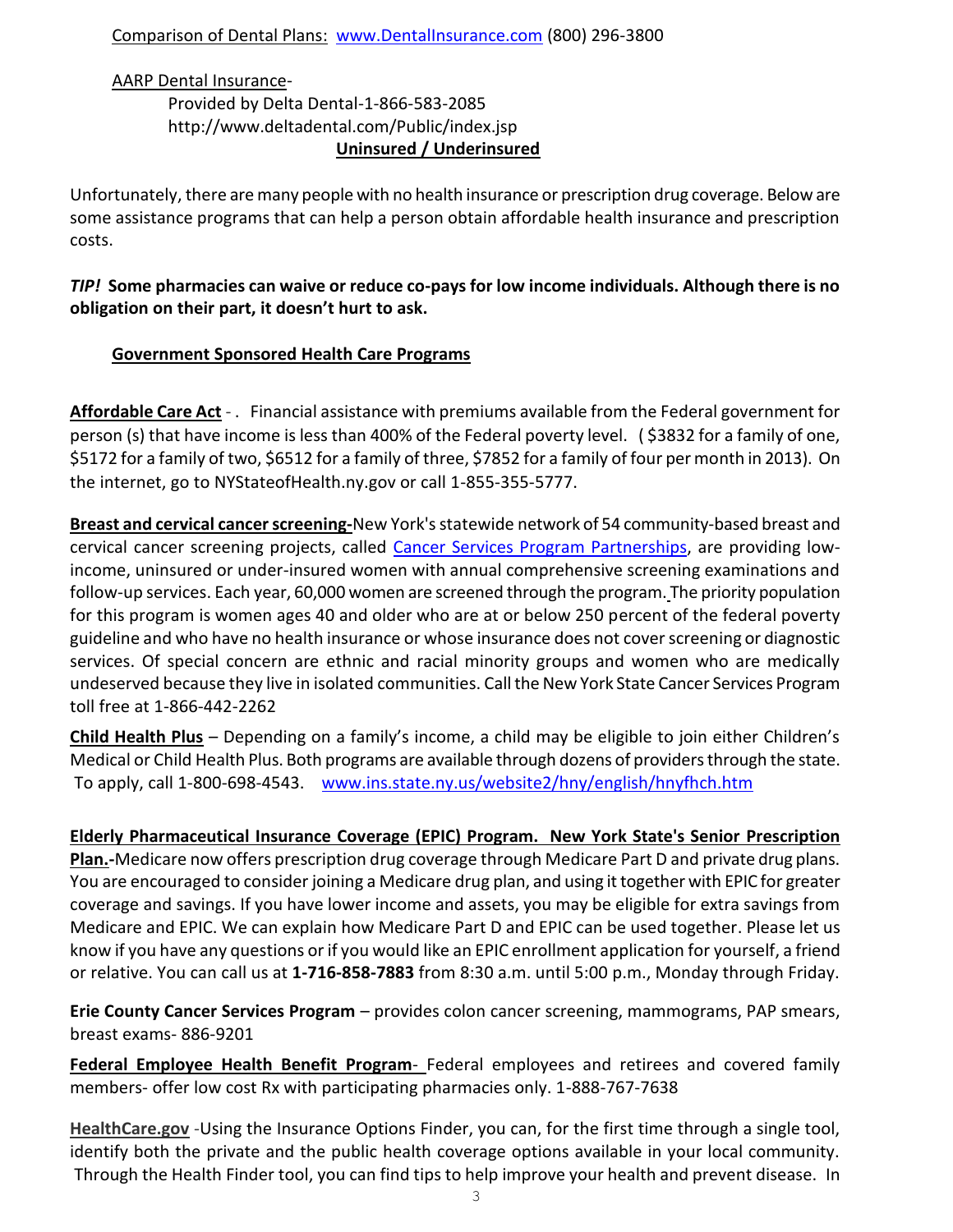the "Information for You" section, you can learn more about your rights as a consumer in the health insurance marketplace and upcoming changes that will benefit you. [www.healthcare.gov](http://www.healthcare.gov/)

#### **Health Coverage Tax Credit Covering the Uninsured-**

**If you recently lost your job because of trade policy—for example, increased imports or jobs moving overseas…**A federal law called the Trade Adjustment Assistance Reform Act may pay 65 percent of the cost of your health insurance for up to one year, and sometimes longer. You might qualify for this help, for example, if your employer laid off workers because the company's products are being replaced by products from other countries or because the company is using more workers in other countries.

**TO LEARN MORE** about this option contact the Health Coverage Tax Credit (HCTC) Customer Contact Center by calling toll-free 1.866.628.HCTC or check out its Web site at [www.irs.gov/individuals/index.html](http://www.irs.gov/individuals/index.html)

**If you are an early retiree who has lost your health coverage…**The same law that helps workers who lose their jobs because of trade policy may help you. If you are a retiree aged 55 or older, your former employer no longer provides your pension, and your pension benefit is paid by the Federal Pension Benefits Guaranty Corporation, you can receive help with 80 percent of the cost of health insurance until you are eligible for Medicare.

**TO LEARN MORE** about this option contact the Health Coverage Tax Credit (HCTC) Customer Contact Center by calling toll-free 1.866.628.HCTC or check out its Web site at [www.irs.gov/individuals/index.html](http://www.irs.gov/individuals/index.html)

**Kaleida Charity Care / Financial Assistance Program**- Kaleida Health has a variety of initiatives in place to help individuals in our community access affordable health care. They offer the following services and programs to assist patients who are uninsured or underinsured: Medicaid, Child Health Plus, Family Health Plus, Prenatal Care Assistance Program (PCAP), State Aid, and Healthy NY. (716) 859- 8979 [http://www.kaleidahealth.org/services/services\\_display.asp?SID=540&CID=6](http://www.kaleidahealth.org/services/services_display.asp?SID=540&CID=6)

**New York State Department of Health** - Uninsured Care Programs 1-800-542-2437 [www.health.state.ny.us](http://www.health.state.ny.us/) 

**NYS Crime Victims Board** - The Crime Victims Board pays, as a last resort, medical bills for crime victims for as long as the illness or injury is related to the crime, 1-800-247-8035.

**NYS Attorney General's Office** – has a website that will show you the value comparison for 150 commonly prescribed drugs with a small number of surveyed pharmacies in an area. To search enter the zip code, city or county. <http://rx.nyhealth.gov/pdpw/>

**Pathways to Care Program** - Accessto free medication and health care for people living with HIV/AIDS in Erie and Niagara County. Provides free and confidential screenings for ADAP, Medicaid, Child Health Plus, and/ or other public and private health insurances. The pathways to Care team conducts confidential screenings at the MOCHA Center located at 1092 Main Street, Buffalo, New York 14209 and a variety of other locations. To schedule a free health care screening contact Health Access Specialists at 716.852.1142, ext. 16 or 17.

**Prenatal Care Assistance Program (PCAP)** - Health coverage for pregnant women through at least 2 months after delivery and for their infants until the age of 1 year. Documentation of NYS residency, identity and income is needed. No cost. Call the PCAP Helpline 1-800-522-5006.

#### **Public Health Law 2807-k (9-a) - Financial Aid**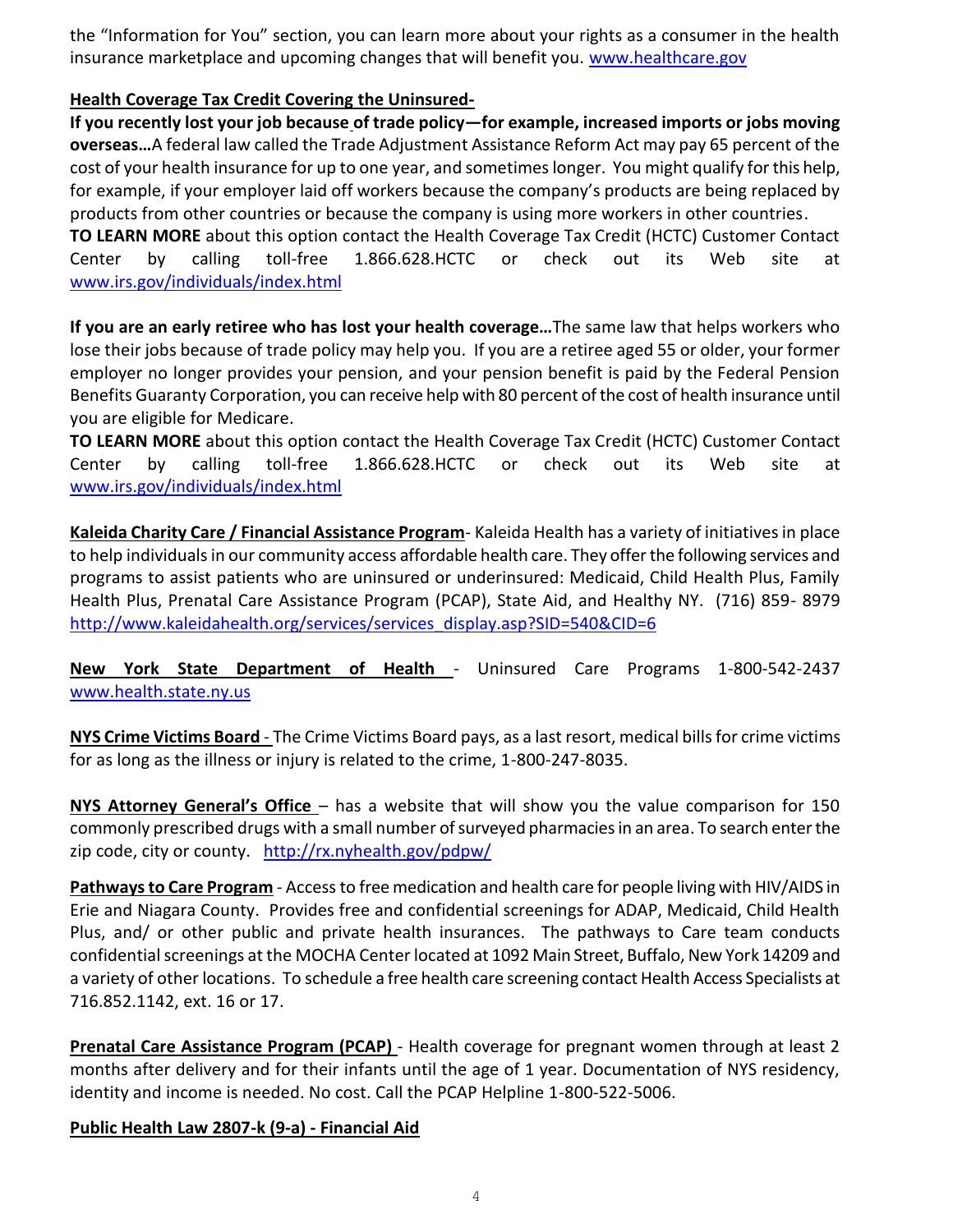On January 1, 2007, a new state law went into effect in New York that limits what hospitals in New York can charge patients with limited incomes and no health insurance coverage. The law also regulates how hospitals can go about collecting payments from such patients. Some hospitals voluntarily extend discount policies to people who do have health insurance, but are unable to fully pay co-pay and deductible amounts, so even if you have insurance you should feel free to ask the hospital about what discounts and/or installment payment plans may be available. Some hospitals also voluntarily make discounts available to patients with incomes above 300% of the federal poverty level, so, again, you should feel free to ask about what discounts and/or installment payment plans may be available to you, even if your income is above the 300% level. For complete information on this program please go to the web site.<http://hospitals.nyhealth.gov/psa.php?PHPSESSID=9a92a728187e4913c6adade7f18e4914>

**Tricare-** Military retirees who have served at least 20 years. Must be registered with Defense Enrollment. No enrollment fees. Low-cost Rx. 1-877-363-6337 or [www.tricare.osd.mil](http://www.tricare.osd.mil/)

**VA Health Benefits Service Center**- Veteran must have been honorably discharged from the military. Must enroll with the VA and be seen by VA doctor. 1-877-222-8387 [www.myhealthvet.va.gov](http://www.myhealthvet.va.gov/)

# **Vision/Hearing Services**

**Dr. Ann Stadelmaier Hearing Aid Fund** - [www.hearingevaluationservices.com](http://www.hearingevaluationservices.com/) tel. 833-4488

**Eye Care America**- Not for profit that assists with finding eye care for those who need it. Will bill Medicare and waive any charges that are not covered by Medicare. 1-877-887-6327 or [www.eyecareamerica.org.](http://www.eyecareamerica.org/)

**Hear Now** – Gives assistance to anyone needing a hearing aid. Takes assets level into consideration. 1-800-648-4327.

**The Lions Club of Buffalo**, Host Club, offers assistance with vision needs, collects eyeglasses for the needy living in third world nations, helps people seek hearing aids, responds to acute needs in the community, and holds occasional fundraisers and special Club events. Buffalo Host Lions Club 3108 Main Street Buffalo, New York 14214 (716) 835-3967

# **Other Health Services**

**Cancer Services Program** - A unique coalition of community partners committed to providing cancer education and screening to the underserved women and men of Erie County through a network of medical providers, social service agencies and other community organizations. Partners for Prevention is funded by a grant from the New York State Department of Health as part of the Centers for Disease Control's Early Detection Initiative. The administrative office of Partners for Prevention is located at the American Cancer Society's Hope Lodge at 197 Summer Street, Buffalo, NY. Services are rendered through a network of over 100 partner medical providers in Erie County. Women and men enrolled in the Partnership who are diagnosed with colon, breast, or cervical cancer or pre-cancerous conditions, and lack credible insurance coverage, have presumptive eligibility to be enrolled in Medicaid for the duration of treatment. Only persons diagnosed through Partnership health care providers are eligible for this special Medicaid enrollment.

Partners for Prevention Intake Line-716-886-9201 [www.PartnersForPreventionCSP.org](http://www.partnersforpreventioncsp.org/)

**Chronic Disease Fund** – Offers two programs for people who do and do not have insurance. They are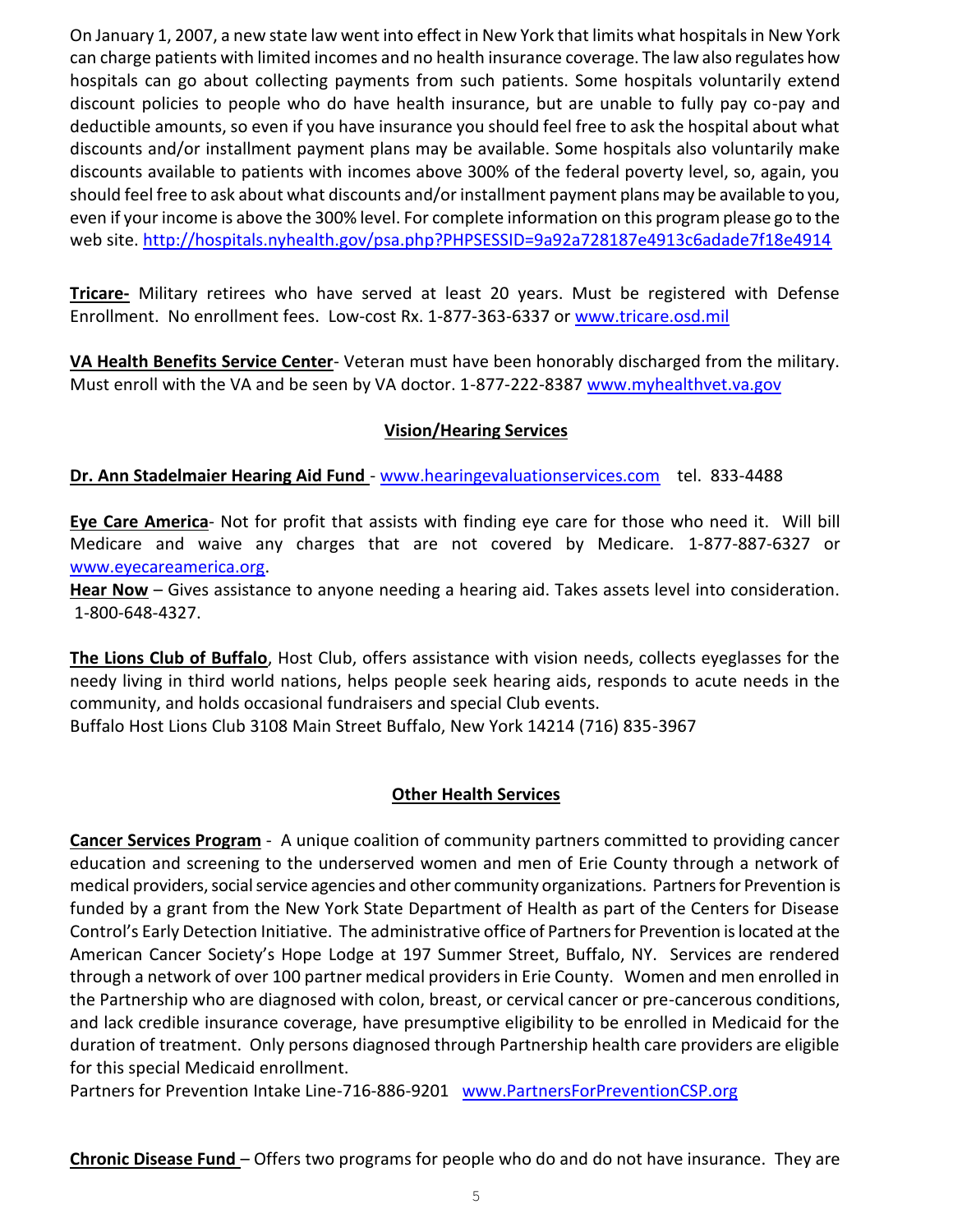able to assist patients across the United States who financially qualify with either private or public insurance but cannot afford the cost of their specialty therapeutics. Chronic Disease Fund maintains separate Disease Trusts with separate funds for each of the disease states covered. Under the copay assistance programs a specific set of drugs for each diagnosis is covered. As new drugs are approved by the FDA, they are considered for inclusion. (877)968-7233, or [www.cdfund.org](http://www.cdfund.org/) .

**Donated Dental Services**-The Donated Dental Services (DDS) program is a collaborative, direct way that the dental profession reaches out to individuals with special needs. Because of the extraordinary compassion of over 15,000 dentists and 3,000 dental laboratories across the country, DDS tends to the essential and comprehensive dental care needs of our nation's most vulnerable people; disabled, elderly or medically-compromised individuals who cannot afford necessary treatment nor get public aid. Participation could not be easier. Dentists and labs take care of the patients, DDS does everything else; no headaches, no red tape. A DDS Coordinator is the liaison between the patient, the labs and the dentists, answering any and all questions, assisting the patient, the lab and the dentist with anything and everything. The goal of DDS is to return patients to good oral health, enabling them to reach an affordable maintenance level. 877-447-0706 [www.nfdh.org](http://www.nfdh.org/)

**Health Transaction Network** -the first national, electronic healthcare transaction network in the U.S., providing easy, convenient and affordable access to routine, preventive and primary healthcare services for the uninsured and underinsured. Access to healthcare services in the network is provided through the use of a high-tech health card, which can be obtained by consumers at a number of participating healthcare provider locations around WNY. A variety of primary, preventive and wellness care services are offered at numerous quality WNY healthcare provider locations, including hospital systems, physicians offices, dental care providers, eye care providers, therapists, etc. 716-250-5040 or [www.HTNnet.com](http://www.htnnet.com/)

**Liberty Medical Supply**- discounts on diabetic and ostomy supplies we work with your physician, Medicare or your insurance company. Liberty specialist will review all your documents with you. We verify your information, benefits and eligibility. Liberty bills Medicare or your insurance for you. Everything is quickly and conveniently set up for you.1-800-972-0557 http://www.libertymedical.com/

**Patient Services Incorporated (PSI)** – Helps people with specific conditions regardless of income. Offers premium assistance for COBRA, high risk insurance pools and private health insurance. 1-800-366-7741 [www.uneedpsi.org](http://www.uneedpsi.org/)

**Patient Assess Network –**helps people with co-pays / co-insurance that have a cancer diagnosis. Also helps with copays for kidney anti-rejection drugs, Tel. 1-866-316-7263, [www.panfoundation.org](http://www.panfoundation.org/)

**WNY Breast Resource Center**-When breast cancer is first diagnosed, it is important that patients and their families have the information and support that they need, when they need it and in a way that they can understand. A visit to The Breast Resource Center at Roswell Park can help. The Breast Resource Center is staffed by dedicated breast cancer information specialists who will help answer your questions and "translate" medical terms and procedures in easy to understand language. No question is too big or too small.

- Help thinking of questions to ask about recovery & rehab.
- A picture that says a thousand words: for example, the Resource Center stocks photographs of anatomy, cancer cells, how breasts look after surgery, etc.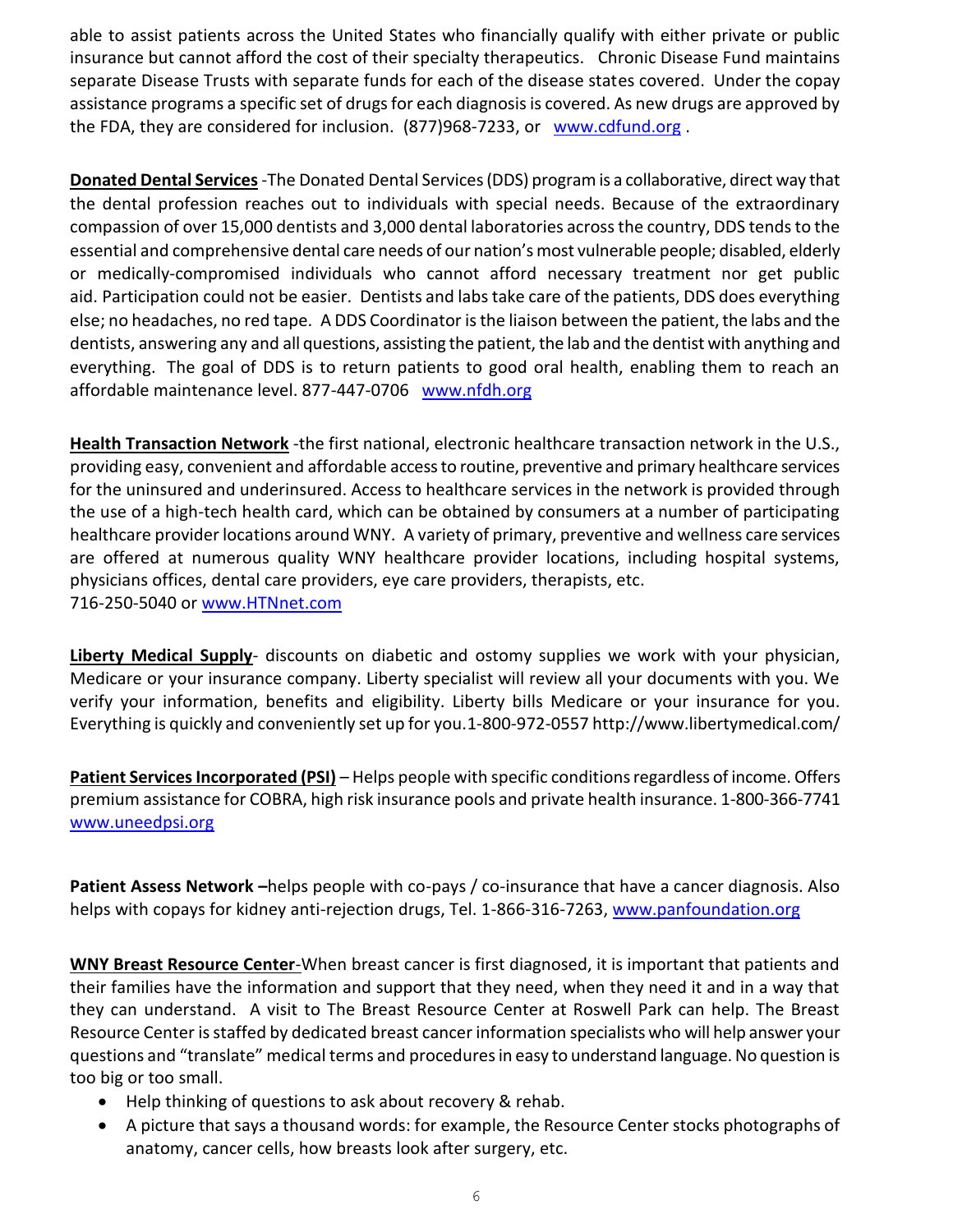- Information for young children and teens to help them understand and cope with the family situation.
- Information about where you can get a temporary or permanent prosthesis and lingerie.
- Information on local or internet support groups and counseling programs.
- A free wig for women who are on chemotherapy and have lost their hair. We also have hats and scarves, sewing and crochet patterns, and schedules of Look Good, Feel Better beauty makeovers.
- Information about Roswell Park research, services and community activities. You do not need to be a patient at Roswell Park Cancer Institute to use the WNY Breast Resource Services! Give us a call. Elm & Carlton Streets, Buffalo, New York 14263 716-845-4432 [Joanne.Janicki@RoswellPark.org](mailto:Joanne.Janicki@RoswellPark.org)

#### **Prescription Discount Cards**

#### **CVS PHARMACY –** offers a discount card- apply at any CVS pharmacy

**Costco/Sam's Club Discount Pharmacies** – Must be a Costco or Sam's Club member. Discounts on Rx for members. Basic memberships start at \$50 (Costco) and \$40 Sam's Club Good at in-store pharmacy or online pharmacy. Visit [www.costco.com](http://www.costco.com/) or [www.samsclub.com](http://www.samsclub.com/) or visit your local store for a membership application

**Cap Rx Program**- free discount card, provides discounts on prescriptions, diabetic supplies, smoking cessation and durable medical equipment. Call 732-946-2585 or www.caprxprogram.org/actnow

**Eckerd Health Discount Plan-**provides discounts on medical supplies, prescriptions, and health care such as chiropractic hearing, podiatric etc [http://www.eckerddiscountplan.com/home.aspx.](http://www.eckerddiscountplan.com/home.aspx)

**FreeRxPlus**- This FREE card provides savings of up to 75% on Prescription Medication and up to 50% on the retail prices of Lab and Imaging Services. Discount Benefit Solutions, LLC is dedicated to helping you control your healthcare costs. **FREE** discount programs providing significant savings on Prescription Medications, Imaging Services and Lab Services.

**[Prescription Savings:](http://www.freerxplus.com/en/Prescription.html)** The FreeRxPlus® program provides you **FREE access to savings up to 75%** on your medications. Anyone with or without prescription coverage can take this card to a participating pharmacy and receive immediate savings on their medication.

**Imaging Service Savings:** Our imaging discounts provides you **FREE access to savings up to 50%** off the retail price on imaging services via over 2,000 locations across the USA.

**Lab Tests Savings:** Our labs discounts provides you **FREE access to savings up to 50%** off the retail price on lab tests via over 2,000 locations across the USA. 1-800-808-1213 or [www.freerxplus.com](http://www.freerxplus.com/)

Kmart Pharmacy Prescription Savings Club - For an annual \$10 enrollment fee, you and your household will become members of the Kmart Pharmacy Prescription Savings Club. When you join, the \$10 fee will be added to the price of your prescription.

- Get a 30-day supply of your prescription medications for only \$5 and a 90-day supply of your prescription medications for up to \$15.
- Get 5-35% off all other generic prescription medications.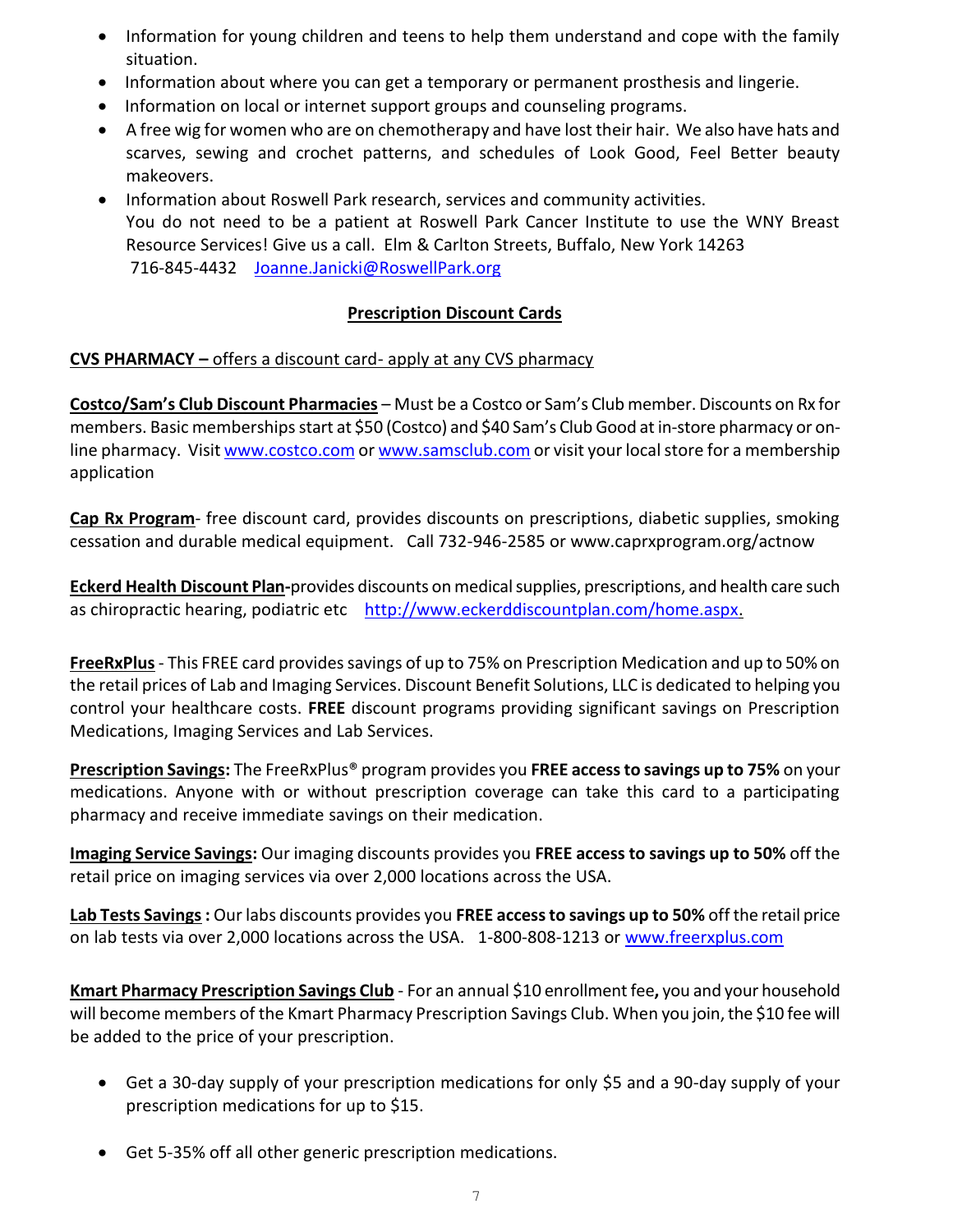• Get 5-20% off all other brand-name prescription medications.

**Proact Discount Card**- Provides discounts on prescriptions, vision services and hearing products. Phone: 1-877-776-2285 Apply at [www.proactrx.com](http://www.proactrx.com/) or at [www.nyrxdiscountcard.com](http://www.nyrxdiscountcard.com/)

**Rite Aid RX Savings Card** Free. For those who don't have insurance or whose insurance doesn't cover all prescription costs. Offers savings on more than 500 common prescriptions. Cardholders pay\$8.99 for 30days of select generics, and \$15.99 for 90 days. Save 20% on other name brand and generic prescription medications and 10% on Rite Aid Brand products. ww.riteaid.com/pharmacy/rx\_savings.jsf

**Tops Market Drug Discount Card -** Annual Fee \$20.00/person \$30.00/Family. Save up to 10% off the price of brand name drugs. Select Generic medications are \$3.99 per 30 day dose. Application available at your neighborhood Tops Markets or [www.topsmarkets.com](http://www.topsmarkets.com/)

**Walgreens Prescription Card** - Is a program that helps reduce prescription costs for patients who are uninsured or underinsured. Note, persons enrolled in any publicly funded health care program, state or federal, such as Medicare, Medicaid or TRICARE, are ineligible for the Prescription Savings Club. Over 400 generic medications priced for less than \$1 a week on specified 90 day supplies. (See valued price generics list) Costs \$20 a year for an individual, \$35 for a family (a family can include an individual, spouse, any dependents under the age of 23 and pets). Offers savings on over 5000 brand and generic drugs. Offers customers a 10% rebate on their purchases of any Walgreens-brand products, including all in-store Photofinishing services. This rebate will be available for use on their next purchase by swiping their card on the pin pad during the transaction. Has a Pricing Tool that allows you to look up the Savings Club price for a patient's prescription. You can then inform the patient of the savings before they decide to join the Club. Go to [www.walgreens.com](http://www.walgreens.com/) for more info.

**Wal-Mart Rx Card**- Discount prescription program. \$4.00 for a 30 day supply, \$10.00 for a 90 day supply. Please bring your paper prescription to a Wal-Mart Pharmacy. Future refills for this prescription can be ordered online for in-store pickup or home delivery.

#### **Prescription Discount Services**

**AARP Member Choice Program** - Age 50+ and AARP Member not currently insured through AARP's Health Care Option. Discounts up to 53% on more than 5,000 prescription drugs. Fee is AARP membership fee of \$12.50 per year plus \$19.95/person annual fee. Discount depends on Rx. Good at mail order and participating local pharmacies. 1-877-231-6015 or [www.aarphealthcare.com](http://www.aarphealthcare.com/)

**AARP Health Care Options Prescription Savings Plan and Pharmacy Savings Plan** – Age 50+ and AARP member. (Pharmacy Savings Plan is only for Medicare Supplement Plan holders). Discounts up to 47% on more than 5000 prescription drugs. Fee is AARP membership fee of \$12.50 per year plus cost of health plan insurance. Discount depends on Rx. Mail order and participating local pharmacies. 1-800-523-5800 or [www.aarphealthcare.com](http://www.aarphealthcare.com/)

**AIDS Drug Assistance Program (ADAP**) - must be low income, uninsured or underinsured with HIV/AIDS. 1-800-542-2437. [www.atdn.org](http://www.atdn.org/)

**AstraZeneca Medicines** - The AZ&Me™ Prescription Savings program for people without insurance is designed to provide AstraZeneca medicines at no cost to qualified patients. This patient prescription assistance program can help patients who do not have prescription drug coverage and who meet other eligibility criteria. You may be eligible to receive up to a 90-day AstraZeneca prescription at no cost,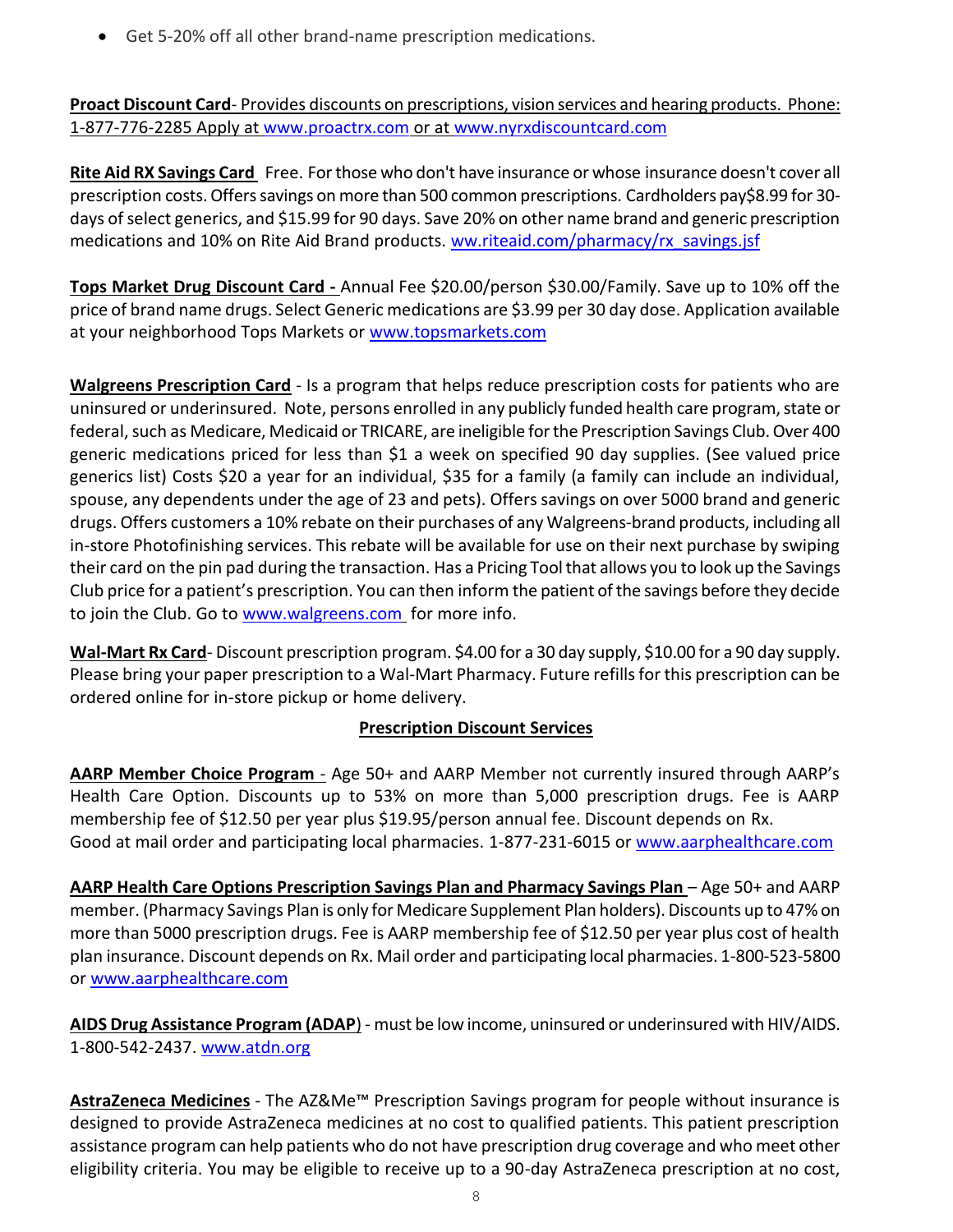delivered to your home or physician's office. Review the list of medicines available through this program. You or your doctor can request refills when needed. You can get one-on-one support to help you identify and access health and drug coverage and services for which you may qualify. Once accepted, you remain enrolled for one year. At the end of that year you can reapply. [http://www.astrazeneca](http://www.astrazeneca-us.com/)[us.com/](http://www.astrazeneca-us.com/) 1-800-236-9933.

**APP Pharmacy-**a discount plan that specializes in discounts for chronic conditions. Telephone 1-800-677- 4323 [www.accentrx.com](http://www.accentrx.com/)

**Cancer Care Co-Payment Assistance Foundation**- a nonprofit organization that helps people being treated for cancer afford co-payments for chemotherapy and targeted treatment drugs, ensuring their access to care for prescribed treatments. Provides copay assistance if you've been prescribed an oral or intravenous medication (chemotherapy) and can't afford the out-of-pocket cost. You must meet certain criteria. You must be insured. You must have a limited income, up to four times the federal poverty level. Call 866-55-copay for more information. [http://cancercarecopay.org](http://cancercarecopay.org/)

**Caring Voice Coalition** – May help pay for some of the cost of your prescription drugs for certain medical conditions. You must be diagnosed with one of the following conditions: pulmonary hypertension, idiopathic pulmonary fibrosis or Alpha 1. 1-888-267-1440.

**Express Script-** offers discounts on prescriptions, dental hearing and eye care. Tel. 1-800-854-4469 [www.Expressscript.com](http://www.expressscript.com/)

**Forest Pharmaceuticals Patient Assistance Program** -This program provides certain Forest products to patients who are unable to afford the cost of their medication and whose income falls below a certain limit. Eligibility for this program is based upon information you and your licensed practitioner provide on the application form. If you are approved, you will receive a three-month supply of the Forest product you require at no charge. Forest will ship your medication to your licensed practitioner's office for them to dispense to you. Call 1-800-851-1605 Online [www.forestpharm.com/pap/](http://www.forestpharm.com/pap/)

**GlaxoSmithKline -**Discounts on their products- [http://bridgestoaccess.gsk.com](http://bridgestoaccess.gsk.com/)

**The Leukemia & Lymphoma Society**- Copay assistance Program offers help paying for the treatment related copays, private health insurance copays and premiums. It can also help you pay for Medicare Part B, Part D, Medigap and private plan premiums and copays. Check the website for services provided. [www.lls.org](http://www.lls.org/) or call 800-955-4572

**Medco Health-YOURxPLAN** – Enrollment Nov. 15-Dec 31. You must be enrolled in Medicare. Discounts on thousands of brand name and generic Rx. \$100 annual deductible excluding generics. Generic copay is \$5. Good at local pharmacies and mail order. 1-800-758-3605 or [www.yourrxplan.com](http://www.yourrxplan.com/)

**Merck-**provides discount on their products- Phone: 908-423-1000 <http://www.merck.com/>

**MS Lifeline**- Helps with Rebif Copays- Enrollment is easy and automatic for eligible participants who have been newly prescribed Rebif therapy or are restarting therapy after having previously discontinued Rebif for at least 90 days. No application process or paperwork is required. Just ask your doctor to send a Rebif prescription form to MS LifeLines or call 1-877-447-3243 to learn more.

#### **MS active source-** for assistance with Avonex or Tysabrl – call 1-800-456-2255

**National Marrow Patient Assistance Program and Financial Assistance Fund -** For people who used the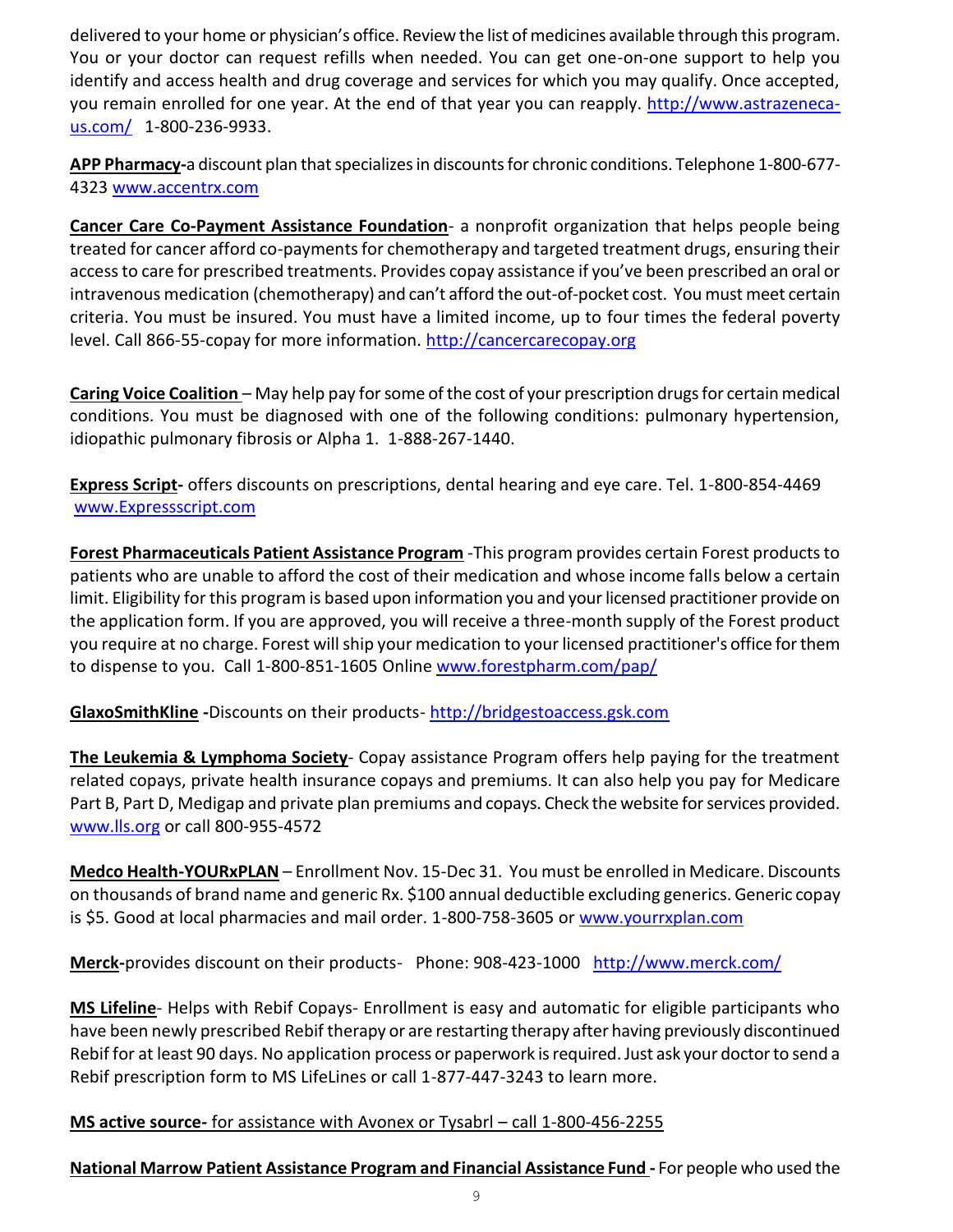National Marrow Patient Assistance Program's donor registry. The transplant must have been "unrelated", meaning that your donor is not a family member. May help pay for some costs of prescription drugs when recovering from a marrow transplant. E-mai[l patientinfo@nmdp.org](mailto:patientinfo@nmdp.org) or call 1- 888-999-6743

**National Organization for Rare Disorders (NORD)** - Medication Assistance programs help people obtain Rx they could not otherwise afford or that are not yet on the market. Over 1,100 rare diseases are listed on NORD's website. 1-800-999-6673 or [www.rarediseases.org](http://www.rarediseases.org/)

#### **NeedyMeds- provides** linkage to discount cards. And patient assistance programs – Needymeds.org

**Novartis Pharmaceuticals Corporation**- Novartis is committed to providing access to our medications for those most in need through the Novartis Patient Assistance Foundation, Inc. (PAF). PAF provides assistance to patients experiencing financial hardship who have no third party insurance coverage for their medicines. 800.277.2254

#### **To be eligible for Novartis PAF, patients must:**

- Be a U.S. resident
- Provide proof of income within program guidelines
- Not have private or public prescription coverage

#### **OMC-** discount pharmacy- 1-800-809-1389 [www.advantagerx.com](http://www.advantagerx.com/)

**Partnership for Prescription Assistance** – This group brings together America's pharmaceutical companies, doctors, health care provider's patient advocacy organizations and community groups to help qualify patients who lack prescription coverage get the medicines they need through the public or private program. **Through this site, the Partnership for Prescription Assistance offers a simple point of access to more than 475 public and private patient assistance programs including more than 180 programs offered by pharmaceutical companies. You can call 1-888-04PPA-NOW (1-888-477-2669**) or [www.pparx.org](http://www.pparx.org/)

**Patient Advocate Foundation Co-Pay Relief (CPR**) - Provides direct co-payment assistance for pharmaceutical products to insured Americans who financially and medically qualify. You must be diagnosed with and taking medication(s) for one of the following conditions: diabetes, breast cancer, colon cancer, kidney cancer, lung cancer, lymphoma, prostate cancer, sarcoma, macular degeneration and other medical problems caused by your cancer treatment. 1-866-512-386[1www.copays.org](http://www.copays.org/)

**Patient Assistance -** Commonly referred to as PAP, Patient Assistance Programs are services offered by pharmaceutical companies for those who cannot afford their medication. Patient assistance programs are available to low-income individuals or families who are under-insured or uninsured and are provided to those who meet the eligibility guidelines. Assistance may range from reduced cost of drugs to free

medicine. Each drug that a company offers will have its own unique program and may have a different eligibility requirement than the other drugs they offer. As there is no unified standard of designation for these programs, you may also see them referred to as medication assistance programs, indigent drug programs, and charitable drug programs. 1-888-788-7921 [www.patientassistance.com](http://www.patientassistance.com/)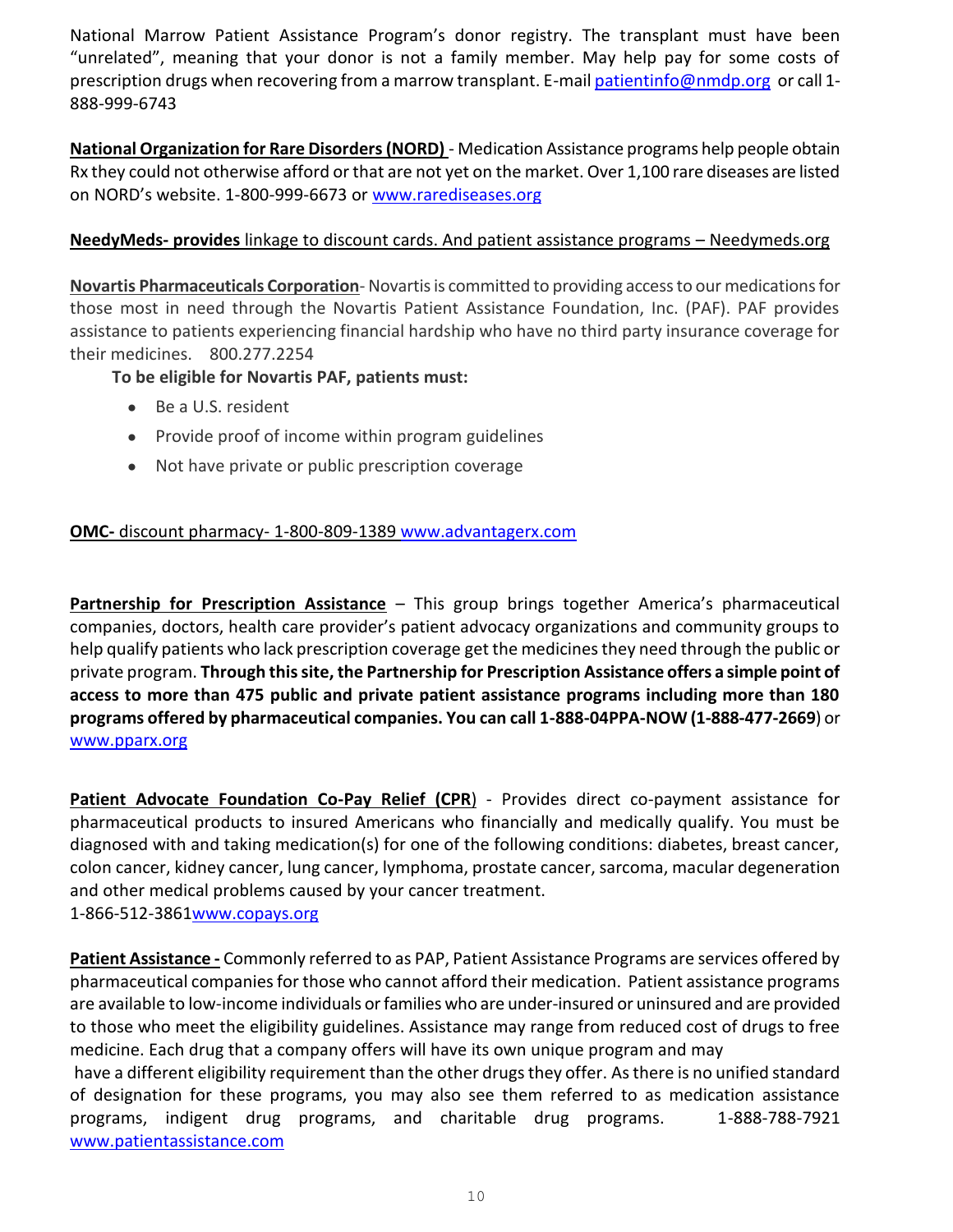**Patient Services Inc. -** Patient Services evaluates an individual's financial, medical, and insurance situation to determine who is eligible for premium or co-payment assistance. They provide help for many illnesses and offer many types of financial assistance. If you would like more information about the financial help available from Patient Services for the treatment of any of th[e listed diseases,](https://www.patientservicesinc.org/how-we-help/financial-assistance-programs.asp) please call 1-800-366-7741. Or log on to [www.patientservicesinc.org](http://www.patientservicesinc.org/)

#### **Pfizer MAINTAIN Program**

 The Pfizer MAINTAIN program will help eligible people in financial need continue to get their Pfizer medicines if they have recently become unemployed and do not have prescription coverage. Beneficiaries of the program will get their Pfizer medicines for free for up to a year or until they become re-insured (whichever comes first).

• **Eligibility:** Individuals and their immediate family members are eligible for this program if they have become unemployed since January 1, 2009. They were prescribed and taking a Pfizer medicine for at least 3 months prior to becoming unemployed and enrolling in the program. They lack prescription drug coverage. They can attest to financial hardship.

• **Enrollment:** Applicants will be asked to complete an easy, one-page form, attest to financial hardship and provide proof of unemployment. The program does not require people to verify income and, as the program was designed for people who already have a Pfizer prescription, it will not be necessary to visit the doctor prior to applying to Pfizer MAINTAIN. Pfizer will process applications within two to three weeks.

For more information call 1-866-706-2400 or visit [www.PfizerHelpfulAnswers.com](http://www.pfizerhelpfulanswers.com/)

**Pharmacy Reward Plan** – Open to all. Savings on a variety of prescription drugs. No fee. Discount depends on Rx. Local pharmacies. [www.pharmacyreward.com](http://www.pharmacyreward.com/)

**Pharmaceutical Company Patient Assistance Programs (PhRMA)** – Usually low income with no other Rx coverage. Free or heavily discounted Rx is for limited duration (often 90 days.) You must have internet access to search. You can search by drug name, company or class. For a directory of programs contact [www.healingpatients.org](http://www.healingpatients.org/) or 1-888-477-2669 o[r www.rxassist.org](http://www.rxassist.org/) or [www.rxhope.org](http://www.rxhope.org/) 1-908-713 7600 or [www.needymeds.com](http://www.needymeds.com/)

**Prescription Benefits Inc.** – Open to all. Discounts of up to 75% depending on Rx. Average discount of 21%. Annual Fee of \$48/person or \$60/family. 60 day money back guarantee offered. Local pharmacies. 1-800-344-8134 or [www.rxbenefits.com](http://www.rxbenefits.com/)

**The Prescription Assistance Program-** is a privately owned, family run service dedicated to helping patients across the country afford their prescription medicines. This nationwide patient advocate group helps people take advantage of over 800 prescription payment assistance programs that are offered by the major drug companies and other sponsors. The Program's goal is to try to find a way to pay for the medicines their doctor prescribes for their health conditions. The Prescription Assistance Program wants everyone to know that free or low cost prescriptions may be available to them. The Program helps patients and their doctors find and apply for these programs. Patients can apply on our website, [www.PrescriptionAssistanceProgram.com/rxcard.php](http://www.prescriptionassistanceprogram.com/rxcard.php) or call 1-888-507-9123 to speak with a benefits coordinator.

**Roche/ Genentech Patient Access Program**. Through its Genentech Access Solutions program, the company provides patients and healthcare providers with coverage and reimbursement support, patient assistance and informational resources. Patient assistance support is for those eligible patients in the United States who do not have insurance coverage or who cannot afford their out-of-pocket co-pay